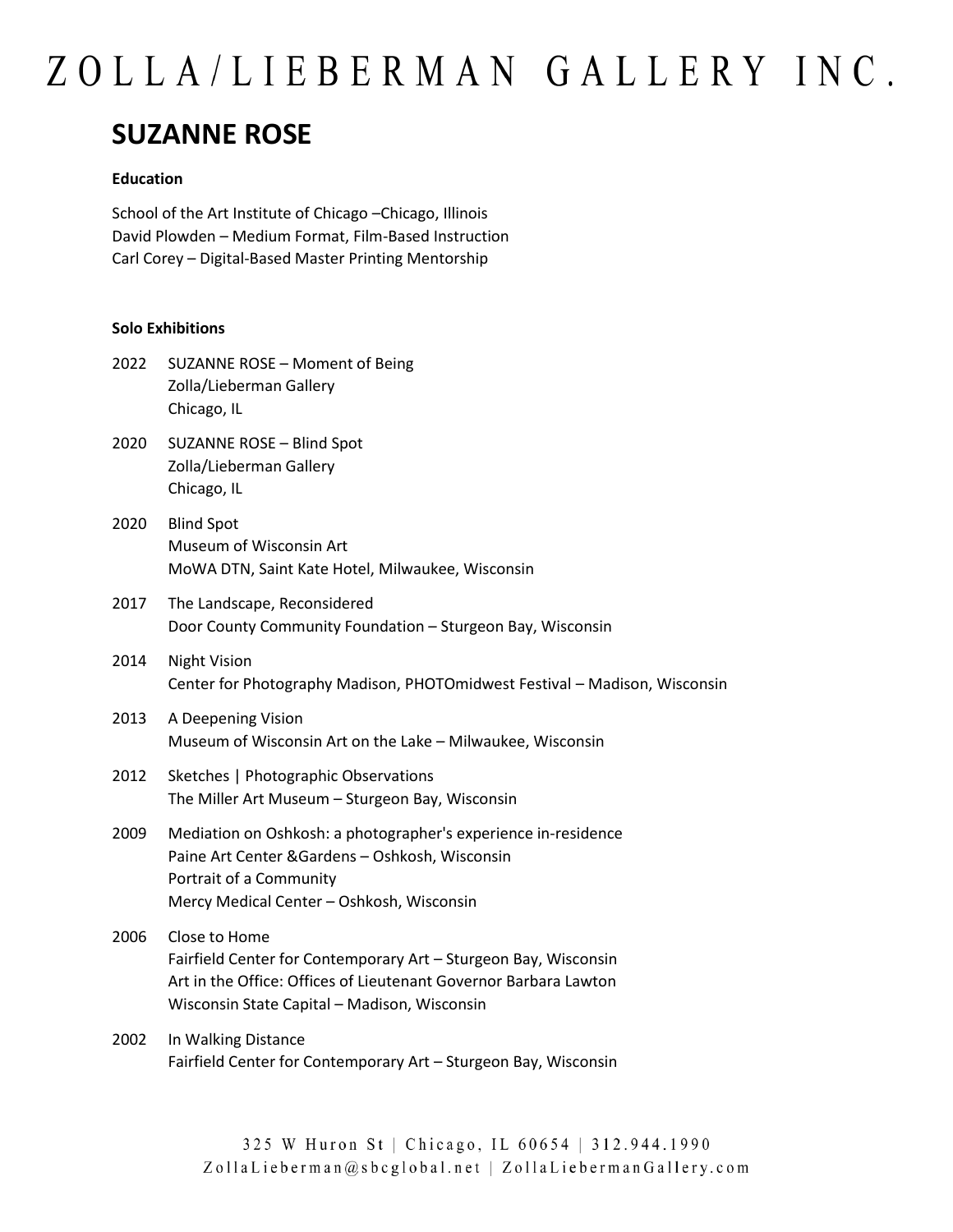### **Selected Group Exhibitions**

| 2019 | <b>Wisconsin Triennial 2019</b>                                      |  |  |
|------|----------------------------------------------------------------------|--|--|
|      | Madison Museum of Contemporary Art - Madison, Wisconsin              |  |  |
|      | Get the Picture: The Arthur P. Haas Wisconsin Photography Collection |  |  |
|      | Racine Art Museum - Racine, Wisconsin                                |  |  |
|      | <b>Collection Invitational</b>                                       |  |  |
|      | The Hardy Gallery – Ephraim, Wisconsin                               |  |  |
| 2018 | Wisconsin Photography 2018                                           |  |  |
|      | Racine Art Museum & Wustum Museum of Fine Arts - Racine Wisconsin    |  |  |

- Racine Art Museum & Wustum Museum of Fine Arts Racine, Wisconsin Purchase Award Our Water Stories: A Celebration of Door County's Relationship to Water Miller Art Museum – Sturgeon Bay, Wisconsin
- 2017 The Garden: An Artist's Interpretation Miller Art Museum – Sturgeon Bay, Wisconsin
- 2016 MMoCA Wisconsin Triennial Madison Museum of Contemporary Art – Madison, Wisconsin Roadside Attractions Museum of Wisconsin Art – West Bend, Wisconsin
- 2015 Parks of Door County: Photographs Inspired by State and County Properties Miller Art Museum – Sturgeon Bay, Wisconsin Life on the (L)edge of the Great Arc Lakeshore Natural Resource Partnership (LNRP) 7th Annual Sources of Knowledge (SOK) Forum – Tobermory, Ontario
- 2014 Of Midwest, By Midwest: Photography and Midwestern Culture PHOTOmidwest, Overture Center – Madison Wisconsin
- 2013 In Front of the Lens John Michael Kohler Arts Center ARTspace – Sheboygan, Wisconsin Absence & Presence –Contemporary Portraiture Center for Visual Arts – Wausau, Wisconsin Wisconsin Photography Gallery 224 – Port Washington, Wisconsin
- 2002 Fellowship in the Visual Arts Exhibition National Foundation for the Advancement in the Arts Corcoran Gallery of Art – Washington, D.C.

### **Awards**

2019 Critical Mass 2019 Top 200 Finalist PHOTOLUCINDA – Portland, Oregon

> 325 W Huron St | Chicago, IL 60654 | 312.944.1990 ZollaLieberman@sbcglobal.net | ZollaLiebermanGallery.com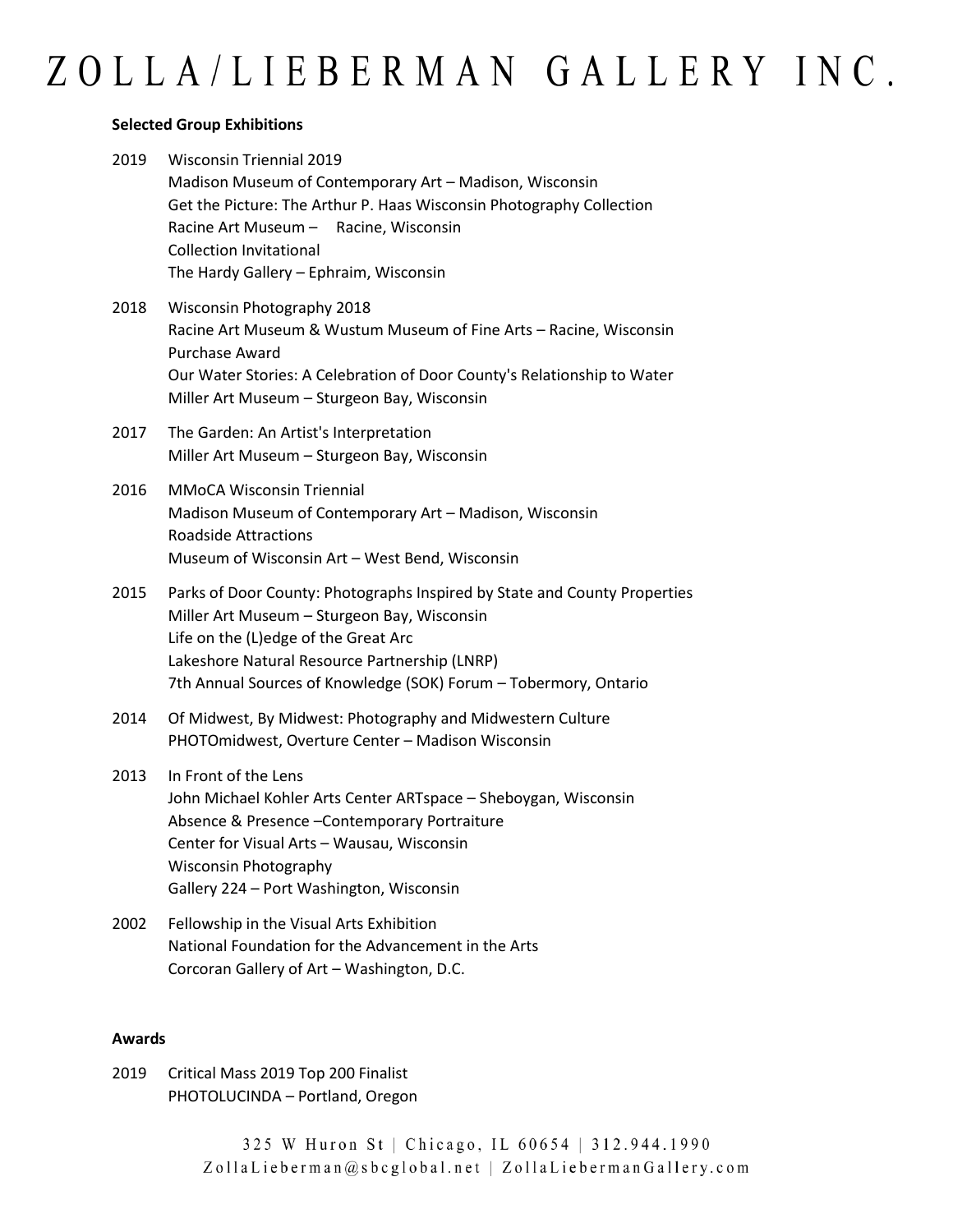# ZOLLA/LIEBERMAN GALLERY INC.

| 2011        | Individual Artist Program Fellowship Award<br>Grant Recipient for the project Sketches: photographic observations<br>Ephraim, Wisconsin - Madison, Wisconsin |                                                                                                                                                                                             |  |
|-------------|--------------------------------------------------------------------------------------------------------------------------------------------------------------|---------------------------------------------------------------------------------------------------------------------------------------------------------------------------------------------|--|
| 2008 - 2009 |                                                                                                                                                              | Artist-in-Residence (18 months), Paine Art Center & Gardens - Oshkosh, Wisconsin                                                                                                            |  |
| 2006 - 2007 |                                                                                                                                                              | Individual Artist Program Fellowship Award<br>Grant Recipient for the project Close to Home<br>Peninsula Arts Association - Wisconsin Arts Board<br>Ephraim, Wisconsin - Madison, Wisconsin |  |
| 2002        | Fred Alley Visionary Award<br>Peninsula Arts Association - Ephraim, Wisconsin<br>First Individual Artist Award Recipient                                     |                                                                                                                                                                                             |  |
| 2000 - 2002 |                                                                                                                                                              | NFAA Fellowship in the Visual Arts<br>Residency Three Year - Four Month Rotation<br>National Foundation for the Advancement in the Arts - Miami, Florida                                    |  |
|             | 2000, 2002 - 2003                                                                                                                                            | Individual Artist Program Fellowship Award<br>Grant Recipient for the project In Walking Distance<br>Peninsula Arts Association - Wisconsin Arts Board                                      |  |

### **Public Collections**

Corcoran Gallery of Art – Washington, D.C. Madison Museum of Contemporary Art – Madison, Wisconsin Chazen Museum of Art – Madison, Wisconsin Racine Art Museum – Racine, Wisconsin Paine Art Center and Gardens – Oshkosh, Wisconsin Miller Art Museum – Sturgeon Bay, Wisconsin Mercy Medical Center – Oshkosh, Wisconsin Michael D. Wachtel Cancer Center – Oshkosh, Wisconsin

### **Selected Bibliography**

Photographs by Suzanne Rose: exhibition review — Norb Blei NB Coop – Outlaw Poetry Blog – July 6, 2012 One Eye Sees, The Other Feels — Sheila Sabrey–Saperstein Door County Living Magazine – September 1, 2010 Focus on Oshkosh: artist–in–residence — Patricia Wolff Oshkosh Northwestern, Oshkosh, Wisconsin – September 6, 2009 Supporting Artists' Visions: Peninsula Arts Association – Kay McKinley-Arneson Door County Living Magazine – May 1, 2008 Time Warp at the Corcoran – Jessica Dawson

> 325 W Huron St | Chicago, IL 60654 | 312.944.1990 ZollaLieberman@sbcglobal.net | ZollaLiebermanGallery.com